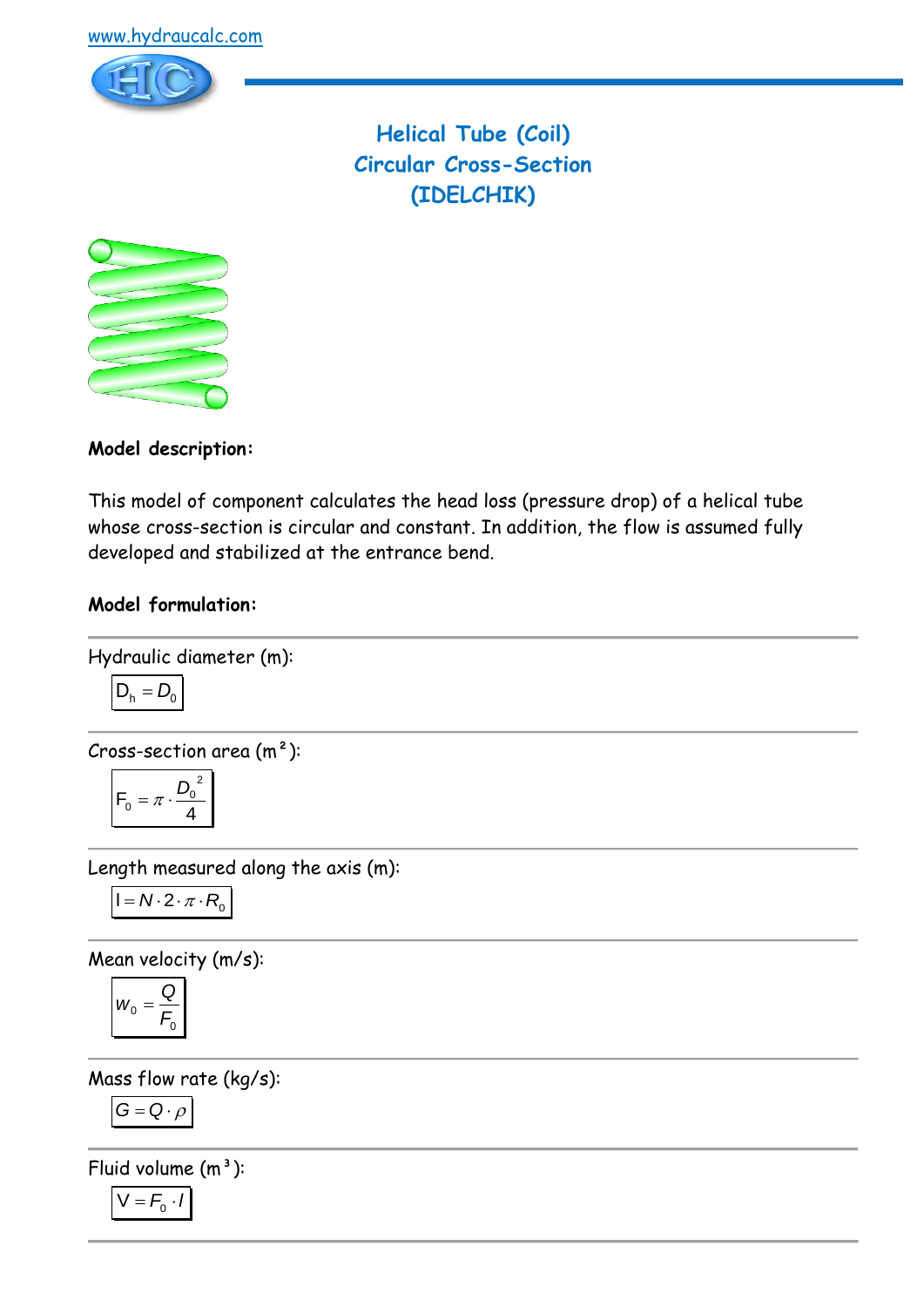Fluid mass (kg):

$$
M = V \cdot \rho
$$

Reynolds number:

$$
\mathsf{Re} = \frac{w_0 \cdot D_h}{v}
$$

Relative roughness:

$$
\overline{\Delta} = \frac{\Delta}{D_0}
$$

Friction factor smooth wall:



Pressure loss coefficient:

$$
\zeta = 0.0175 \cdot (N.360) \cdot \lambda_{el} \cdot \frac{R_0}{D_h}
$$
 (11) diagram 6.2)

Straight length of equivalent pressure loss (m):

$$
L_{\text{eq}} = \zeta \cdot \frac{D_0}{\lambda_{\text{el}}}
$$

Total pressure loss (Pa):

$$
\Delta P = \zeta \cdot \frac{\rho \cdot w_0^2}{2}
$$
 (11) diagram 6.1 - 6.2)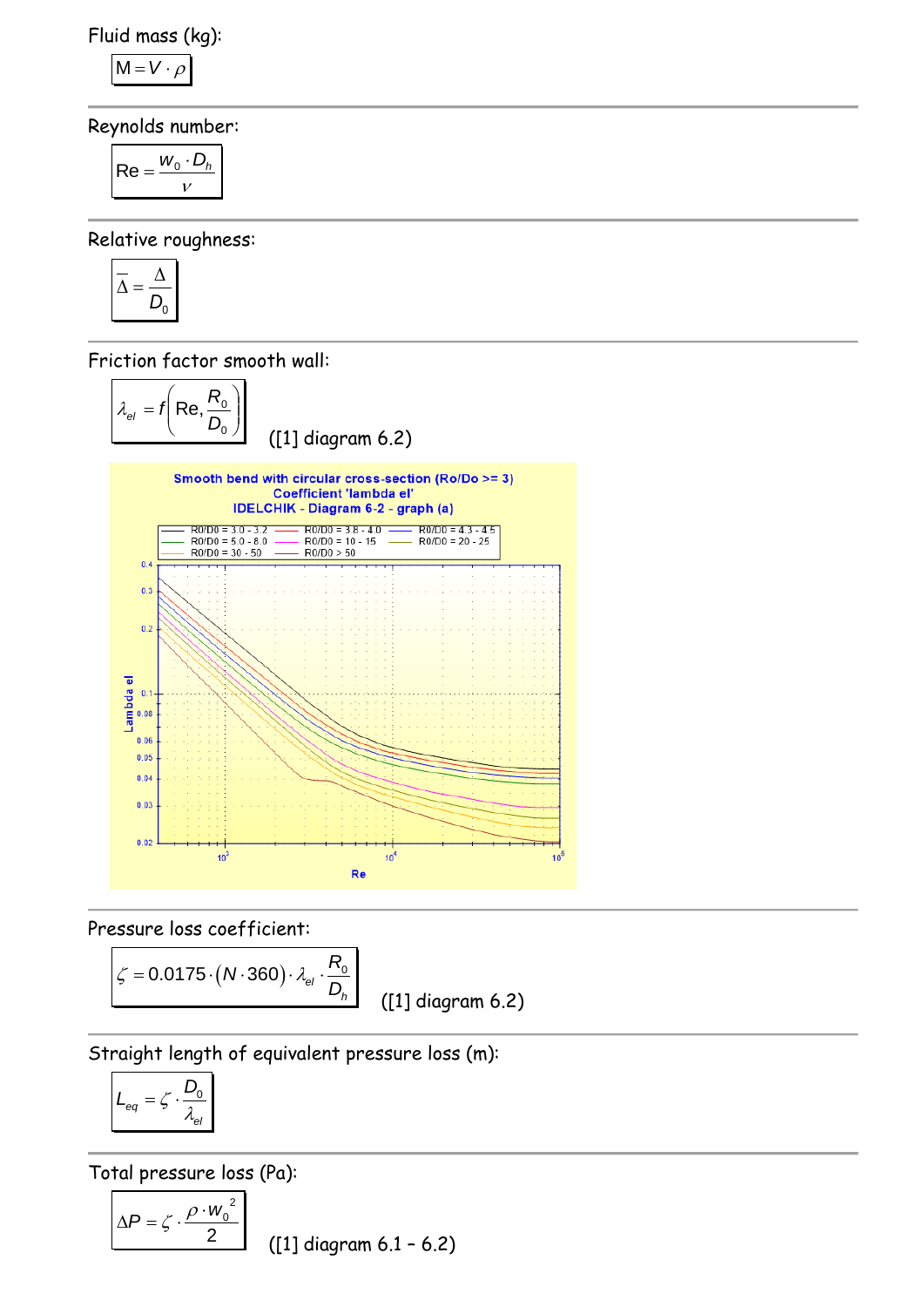Total head loss of fluid (m):

$$
\Delta H = \zeta \cdot \frac{w_0^2}{2 \cdot g}
$$

Hydraulic power loss (W):

 $Wh = \Delta P \cdot Q$ 

### **Symbols, Definitions, SI Units:**

| Dh             | Hydraulic diameter of the helical tube (m)                                                   |
|----------------|----------------------------------------------------------------------------------------------|
| D <sub>0</sub> | Internal diameter of the helical tube (m)                                                    |
| F <sub>o</sub> | Cross-sectional area $(m2)$                                                                  |
| $\mathsf{N}$   | Number of turns constituting the helical tube ()                                             |
| $\mathsf{I}$   | Length measured along the axis (m)                                                           |
| R <sub>0</sub> | Radius of curvature (m)                                                                      |
| Q              | Volume flow rate $(m^3/s)$                                                                   |
| Wo             | Mean velocity (m/s)                                                                          |
| G              | Mass flow rate (kg/s)                                                                        |
| V              | Fluid volume $(m^3)$                                                                         |
| M              | Fluid mass (kg)                                                                              |
| Re             | Reynolds number ()                                                                           |
| $\lambda$ el   | Friction coefficient ()                                                                      |
| $\zeta$        | Total pressure loss coefficient (based on the mean velocity in the bend)<br>$\left( \right)$ |
| Leg            | Straight length of equivalent pressure loss (m)                                              |
| $\Delta P$     | Total pressure loss (Pa)                                                                     |
| $\Delta H$     | Total head loss of fluid (m)                                                                 |
| Wh             | Hydraulic power loss (W)                                                                     |
| $\rho$         | Fluid density $(kg/m^3)$                                                                     |
| ν              | Fluid kinematic viscosity $(m^2/s)$                                                          |
| 9              | Gravitational acceleration $(m/s^2)$                                                         |

# **Validity range:**

- flow regime:  $400 \leq Re \leq 10^5$ for Reynolds number 'Re' lower than 400 or greater than  $10^5$ , the coefficient ' $\lambda_{\rm el}$ ' is linearly extrapolated.
- $R_0/D_0 \ge 3$
- hydraulically smooth flow
- stabilized flow upstream bend

# **Example of application:**